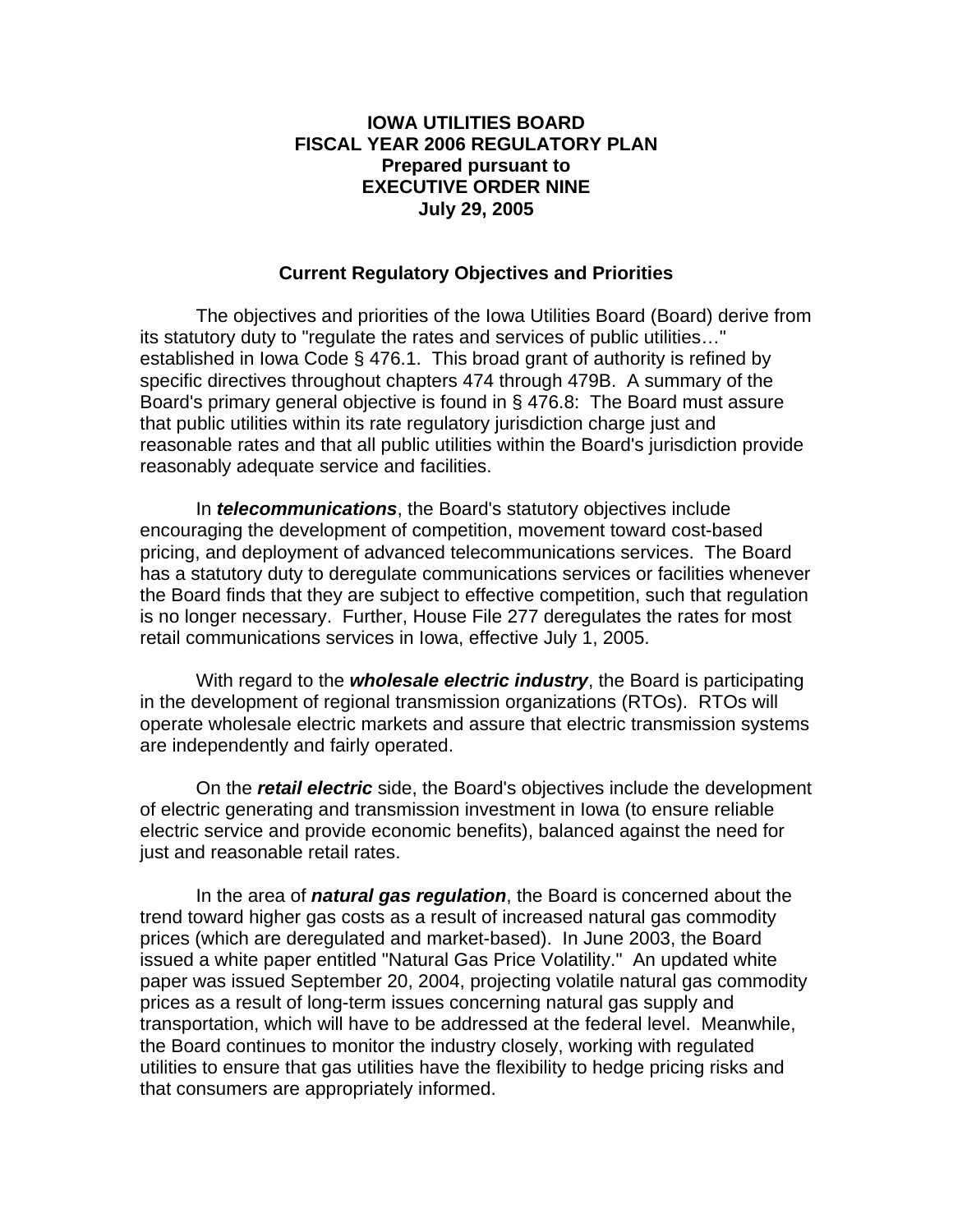Another Board objective is to ensure that gas and electric service complies with *state and federal safety requirements*. Implementation of federal pipeline safety regulations on operator qualification and integrity management will require significant resources by both staff and utilities in this fiscal year.

 The Board also has statutory duties relating to *energy efficiency programs* for both electricity and natural gas, pursuant to § 476.6. The Board objectives in this area are to obtain accurate information regarding utility energy efficiency programs and to ensure they are carried out in a timely and costeffective manner.

 The Board's objectives also include resolution of *customer complaints*  against utilities. The agency devotes a significant amount of resources to providing customers timely, just, and lawful resolution of the oral and written complaints that come to the agency annually from approximately 7,000 customer contacts.

### **How The Board's Objectives Relate to the Governor's Agenda**

 These objectives relate directly to the Governor's agenda. Iowa cannot be a leader in the new economy without the telecommunications infrastructure and the necessary energy to make change possible. Reasonably adequate service at just and reasonable rates involves changing concepts and the Board is striving under its statutory mandates to make utility service in Iowa an engine for positive economic change. In addition, the Board's objectives regarding energy efficiency and alternate energy sources are important factors in achieving the Governor's goals of increasing environmentally sustainable business practices and using energy efficiently.

The Governor's agenda also requires that the Board assume national leadership roles in telecommunications and energy regulation. More than ever, policies are controlled at the federal level. Iowa's interests must be advanced in Washington. In addition, markets for telecommunication services and wholesale energy extend beyond our borders and regional cooperation is necessary to protect our interests. To that end the Board devotes significant resources to leading and serving on national and regional bodies.

 This description of the Board's objectives and priorities has necessarily hit only the high points. Every day, the Board and its staff make scores of individual decisions in areas such as resolution of customer complaints, review of tariff changes for more than 200 utilities, informal advice to the public as to application of Board rules, pipeline and electric transmission line inspections, and review of information affecting the public interest filed by the utilities with the Board. Our objective is to do all of these daily tasks in a sound, helpful, and timely manner.